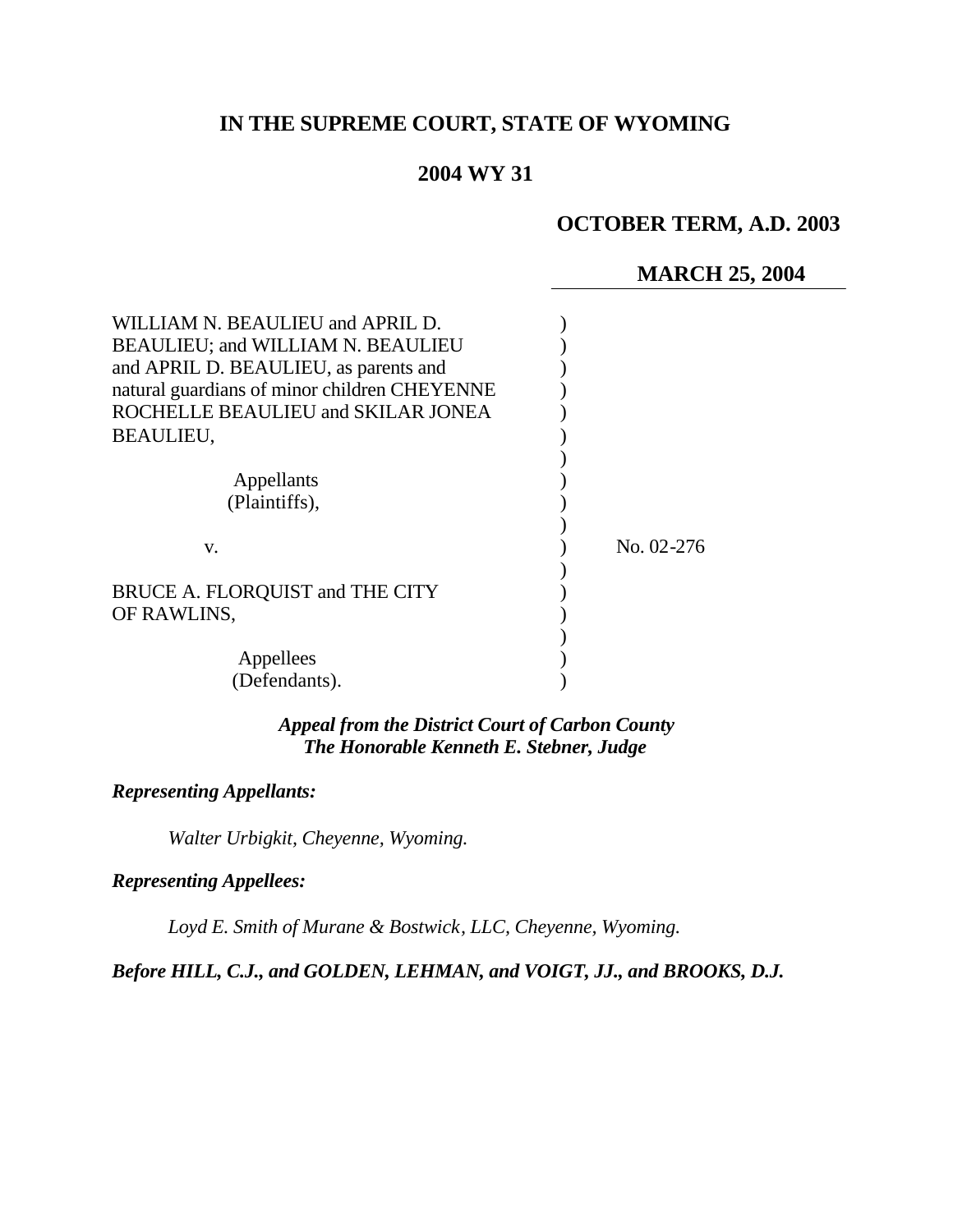## **VOIGT, Justice.**

[¶1] This is an appeal from a summary judgment granted to a municipality and its employee in a tort action because the appellants' claim failed to comply with the requirements of the Wyoming Constitution. We affirm.

### *ISSUES*

[¶2] The parties have worded the issues in unnecessarily complex and argumentative fashion. We find the dispositive issues to be:

1. Does Wyo. Const. art. 16, § 7 require a claim filed under the Wyoming Governmental Claims Act, Wyo. Stat. Ann. §§ 1-39-101, *et seq.* (Lexis 1999), to be signed by the claimant? $1$ 

2. Does Wyo. Const. art. 16, § 7 require a claim filed under the Wyoming Governmental Claims Act to be certified to under penalty of perjury?

3. Should the doctrine of judicial estoppel apply to bar any of the appellants' arguments?

4. If the claim in this case was defective, should it be saved by the equitable doctrines of equitable estoppel, waiver, or laches?

5. If the claim in this case was defective, should it be saved by the doctrine of substantial compliance?

6. Did the decision in *Beaulieu v. Florquist,* 2001 WY 33, 20 P.3d 521 (Wyo. 2001) (*Beaulieu I*), establish the "law of the case" so as to prohibit the appellees from contesting the validity of the second governmental claim?

## *FACTS*

[¶3] This case is before us a second time. The salient facts may be gleaned from our prior opinion. On December 19, 1996, a vehicle driven by a Rawlins city employee, Bruce Florquist, struck a vehicle occupied by William N. Beaulieu, his wife, April D. Beaulieu, and their daughter, Cheyenne Rochelle Beaulieu.<sup>2</sup> Within a week of the accident, a "Notice of Claim" appeared in the office of the Rawlins city attorney, asserting personal injury and property damage. After receiving a settlement offer from the city's insurer, Mr. Beaulieu hired an attorney, who filed a second claim with the city on June 29, 1998. When there was

l

 $1$  There is no change in the relevant portion of the current 2003 codification of this act.

<sup>&</sup>lt;sup>2</sup> Mrs. Beaulieu was pregnant at the time of the collision. Skilar Jonea Beaulieu was born subsequent to the accident. The four members of the Beaulieu family are the appellants in this case.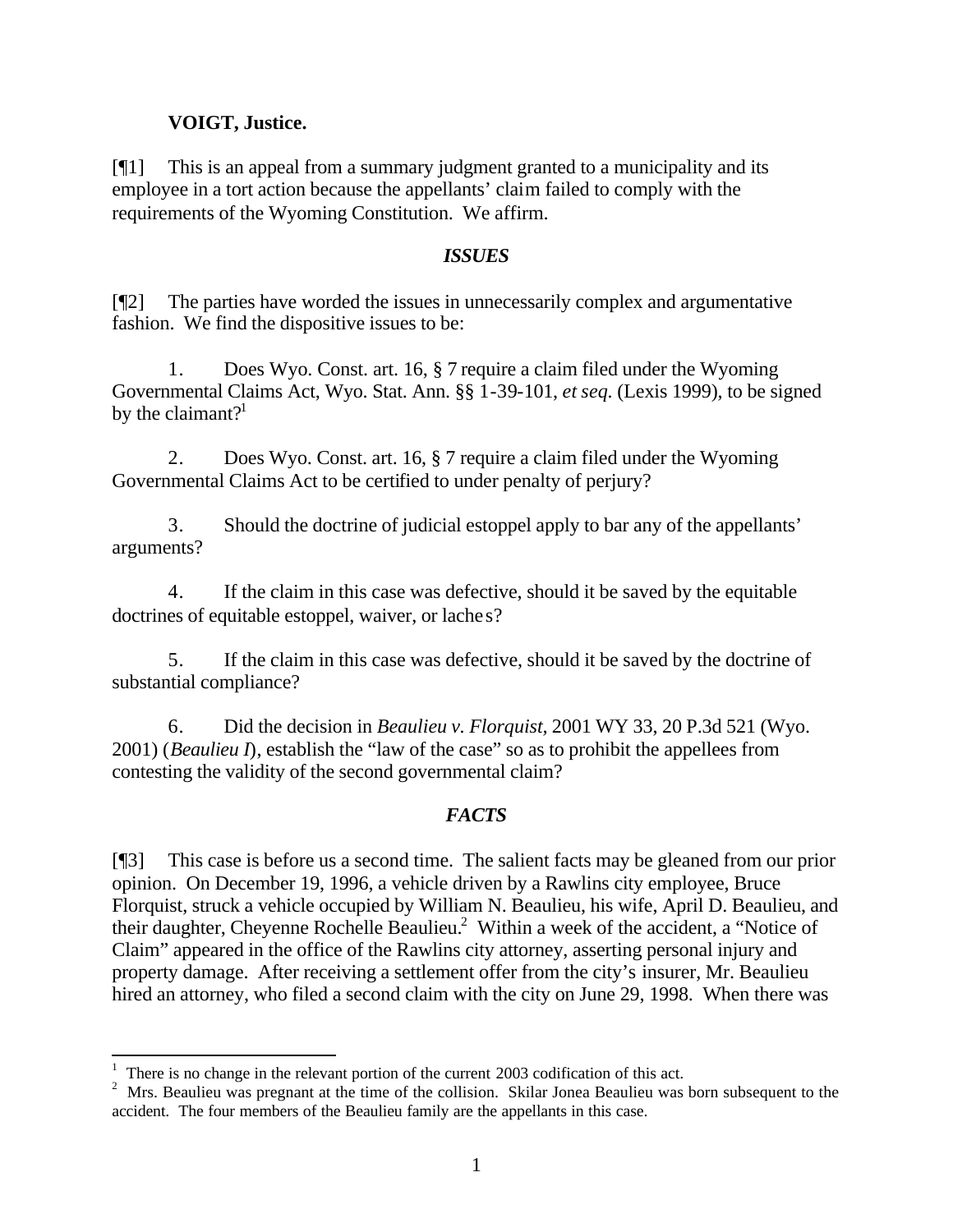no response from the city, the Beaulieus filed suit on June 14, 1999. *Beaulieu I*, 2001 WY 33, ¶¶ 4-6, 20 P.3d at 524-25.

#### *STANDARD OF REVIEW*

[¶4] Summary judgments are governed by W.R.C.P. 56. Our standard for reviewing summary judgments has been recited many times and need not be repeated here. *See Beaulieu I,* 2001 WY 33, ¶¶ 8-10, 20 P.3d at 525-26.

#### *DISCUSSION*

#### **CLAIMANT'S SIGNATURE CERTIFIED TO UNDER PENALTY OF PERJURY**

[¶5] In *Beaulieu I,* the district court granted summary judgment to the appellees on the ground that the lawsuit was time barred by Wyo. Stat. Ann. § 1-39-114.<sup>3</sup> *Beaulieu I,* 2001 WY 33,  $\P$  7, 20 P.3d at 525. On appeal, this Court reversed because, inasmuch as the "Notice of Claim" that appeared in the city attorney's office in December of 1996 did not comply with any of the requirements of Wyo. Const. art. 16, § 7, it was not a valid claim under the Wyoming Governmental Claims Act, so the appellees could not rely upon the statute of limitations found in that Act.<sup>4</sup> Beaulieu I, 2001 WY 33, ¶ 13-17, 20 P.3d at 526-27. We summarized our holding as follows:

 $3$  Wyo. Stat. Ann. § 1-39-114 states:

l

Except as otherwise provided, actions against a governmental entity or a public employee acting within the scope of his duties for torts occurring after June 30, 1979 which are subject to this act shall be forever barred unless commenced within one (1) year after the date the claim is filed pursuant to W.S. 1-39-113. In the case of a minor seven (7) years of age or younger, actions against a governmental entity or public employee acting within the scope of his duties for torts occurring after June 30, 1979 which are subject to this act are forever barred unless commenced within two (2) years after occurrence or until his eighth birthday, whichever period is greater. In no case shall the statute of limitations provided in this section be longer than any other applicable statute of limitations. In the absence of applicable insurance coverage, if the claim was properly filed, the statute shall be tolled forty-five (45) days after a decision by the entity, if the decision was not made and mailed to the claimant within the statutory time limitation otherwise provided herein.

 $4$  Wyo. Const. art. 16,  $§$  7 states:

No money shall be paid out of the state treasury except upon appropriation by law and on warrant drawn by the proper officer, and no bills, claims, accounts or demands against the state, or any county or political subdivision, shall be audited, allowed or paid until a full itemized statement in writing, certified to under penalty of perjury, shall be filed with the officer or officers whose duty it may be to audit the same.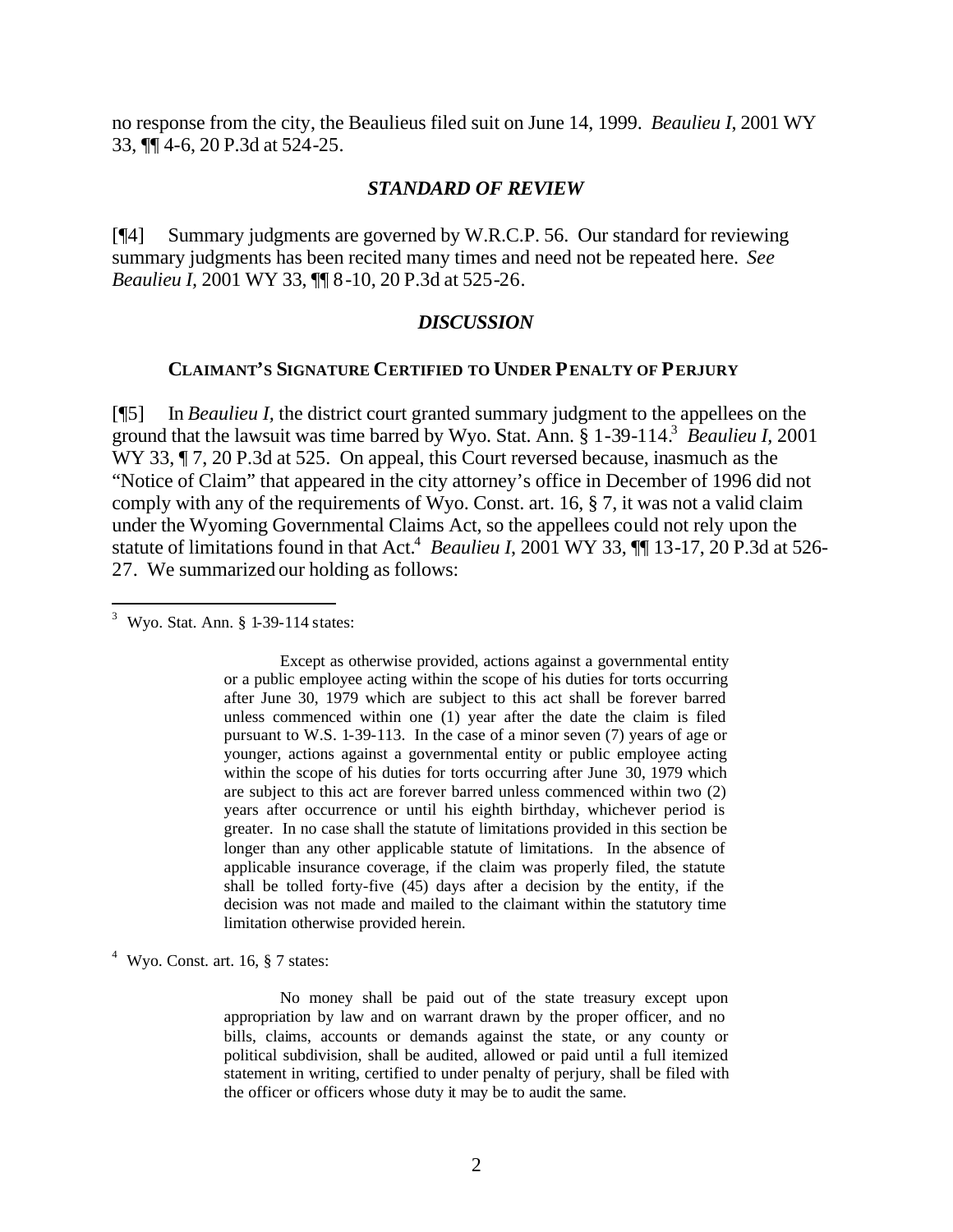We hold that the City of Rawlins is a political subdivision to which the requirements of art. 16, § 7 are applicable. A valid claim against such a municipality must be in writing and certified under penalty of perjury, which means it must be signed. Further, it must be presented to the officer or officers charged with the duty of auditing it. Such claims are subject to the same rules that have been established with respect to claims against the State. In any action against the municipality, it is necessary to allege with specificity that the claim was filed and the date it was filed. Obviously the document upon which the City of Rawlins relies in this case fails to satisfy those criteria.

*Id.*, 2001 WY 33, ¶ 17, 20 P.3d at 527.

l

[¶6] The claim at issue in *Beaulieu I* was an unsigned, undated "Notice of Claim" that "appeared" in the city attorney's office soon after the accident.<sup>5</sup> Presently at issue is a second claim, this one having been signed by the Beaulieus' attorney and filed with the Rawlins City Clerk on June 29, 1998. *Beaulieu I,* 2001 WY 33, ¶ 6, 20 P.3d at 525. This "Governmental Claim," as it was entitled, was not signed by any of the claimants, nor was it certified under penalty of perjury.

[¶7] The appellees challenged the second claim by renewing their motion for summary judgment. The renewed motion contended that the second claim failed to satisfy the requirements for a governmental claim found in Wyo. Const. art. 16, § 7, as established by *Beaulieu I,* and that, therefore, the district court lacked subject matter jurisdiction. After hearing, the district court granted the motion. Relying on *Beaulieu I,* the district court concluded that the second claim, not being signed by a claimant and not being certified under penalty of perjury, was invalid. Furthermore, again citing *Beaulieu I*, the district court held that the proper filing of a claim is a jurisdictional prerequisite to the filing of a complaint.

[¶8] The district court was correct. *Beaulieu I* made it clear that governmental claims must meet the requirements of Wyo. Const. art. 16, § 7, including the requirement that such claims must be signed and certified under penalty of perjury. *Beaulieu I,* 2001 WY 33, ¶¶ 13-18, 20 P.3d at 526-27. Further, *Beaulieu I* made it just as clear that the claim "must be signed *by the claimant* or the charge of perjury could not lie." *Id.*, 2001 WY 33, ¶ 15, 20 P.3d at 527 (emphasis added).

<sup>&</sup>lt;sup>5</sup> The origin of this "Notice of Claim" appears to be a mystery. It was not signed by any of the claimants and Mr. Beaulieu testified by affidavit that it was not prepared by him or any member of his family. No one from the city knew when, or by whom, it was presented. Mr. Beaulieu speculated that it was prepared by his insurance carrier to obtain reimbursement for property damage payments. *See Beaulieu I,* 2001 WY 33, ¶ 5, 20 P.3d at 524-25.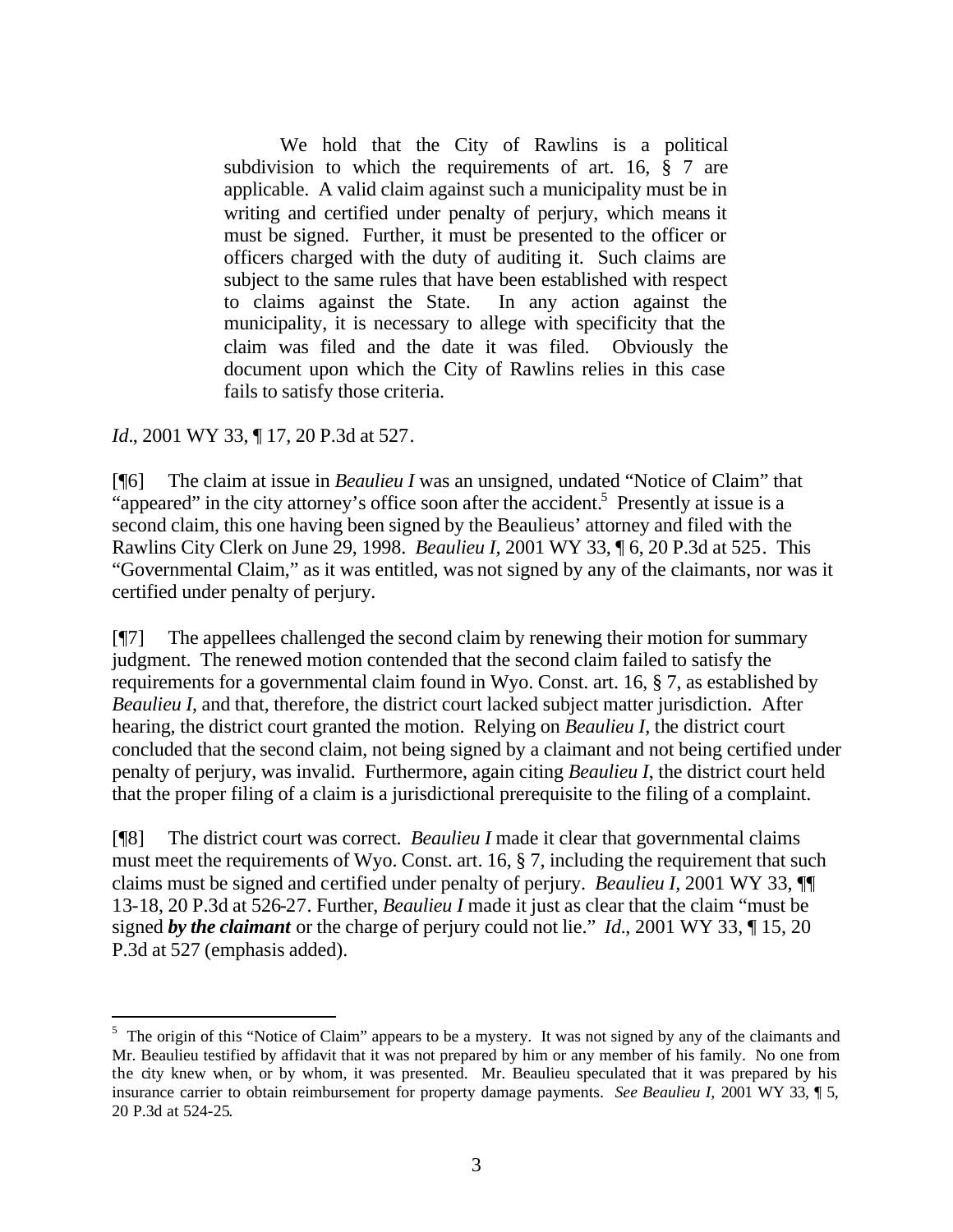[¶9] Central to the district court's disposition of these first two issues was its conclusion that the signature and certification deficiencies in the second claim meant that a proper claim had not been filed with the governmental entity, and that, therefore, the court lacked subject matter jurisdiction. We affirm that conclusion and add the following discussion to clarify the law in that regard.

[¶10] Many cases have come before this court involving the statutory and constitutional requirements for making a claim against a governmental entity.<sup>6</sup> In resolving the issues raised in those cases, we have created a rule whereby, in order to invoke the jurisdiction of the district court, the complaint must allege the filing of a claim with the governmental entity and it must allege the date of that filing. *Amrein v. Wyoming Livestock Bd.,* 851 P.2d 769, 771 (Wyo. 1993); *Awe v. University of Wyoming,* 534 P.2d 97, 102 (Wyo. 1975), *overruled on other grounds by Dye by Dye v. Fremont County School Dist. No. 24*, 820 P.2d 982, 986 (Wyo. 1991).

[¶11] Many of our prior cases have dealt with the necessity of alleging such filing and the date of filing under Wyo. Stat. Ann. § 1-39-113 (LexisNexis 2003), or similar statute, as a condition precedent to suit.<sup>7</sup> See, for example, Garnett v. Brock, 2 P.3d 558, 561 (Wyo. 2000); *Routh v. State ex rel. Wyoming Workers' Compensation Div.,* 952 P.2d 1108, 1117 (Wyo.), *cert. denied*, 525 U.S. 814 (1998); *Boyd v. Nation,* 909 P.2d 323, 325 (Wyo. 1996);

Wyo. Stat. Ann. § 1-39-113 provides, in pertinent part:

. . .

l

(a) No action shall be brought under this act against a governmental entity unless the claim upon which the action is based is presented to the entity as an itemized statement in writing within two (2) years of the date of the alleged act, error or omission . . .

(c) All claims against the state shall be presented to the general services division of the department of administration and information. Claims against any other governmental entity shall be filed at the business office of that entity.

<sup>6</sup> *Eathorne v. Board of Trustees of Memorial Hosp. of Carbon County,* 2001 WY 36, 21 P.3d 745 (Wyo. 2001); *Beaulieu I*, 2001 WY 33, 20 P.3d 521; *Garnett v. Brock,* 2 P.3d 558 (Wyo. 2000); *Routh v. State ex rel. Wyoming Workers' Compensation Div.,* 952 P.2d 1108 (Wyo.), *cert. denied*, 525 U.S. 814 (1998); *Allen v. Lucero,* 925 P.2d 228 (Wyo. 1996); *Boyd v. Nation,* 909 P.2d 323 (Wyo. 1996); *Amrein v. Wyoming Livestock Bd.,* 851 P.2d 769 (Wyo. 1993); *Cranston v. Weston County Weed and Pest Bd.,* 826 P.2d 251 (Wyo. 1992); *Martinez v. City of Cheyenne,* 791 P.2d 949 (Wyo. 1990); *Duran v. Board of County Com'rs of Sweetwater County,* 787 P.2d 971 (Wyo. 1990); *Dee v. Laramie County,* 666 P.2d 957 (Wyo. 1983); *Board of Trustees of the University of Wyoming v. Bell,* 662 P.2d 410 (Wyo. 1983); *Rissler & McMurry Co. v. Wyoming Highway Dept.,* 582 P.2d 583 (Wyo. 1978); *Wyoming State Highway Department v. Napolitano,* 578 P.2d 1342 (Wyo. 1978); *Awe v. Univ ersity of Wyoming,* 534 P.2d 97 (Wyo. 1975), *overruled on other grounds by Dye by Dye v. Fremont County School Dist. No. 24*, 820 P.2d 982, 986 (Wyo. 1991); *Price v. State Highway Commission,* 62 Wyo. 385, 167 P.2d 309 (1946); *Utah Const. Co. v. State Highway Commission,* 45 Wyo. 403, 19 P.2d 951 (1933); *Town Council of Town of Hudson v. Ladd,* 37 Wyo. 419, 263 P. 703 (1928); *Houtz v. Board of Com'rs of Uinta County,* 11 Wyo. 152, 70 P. 840 (1902). 7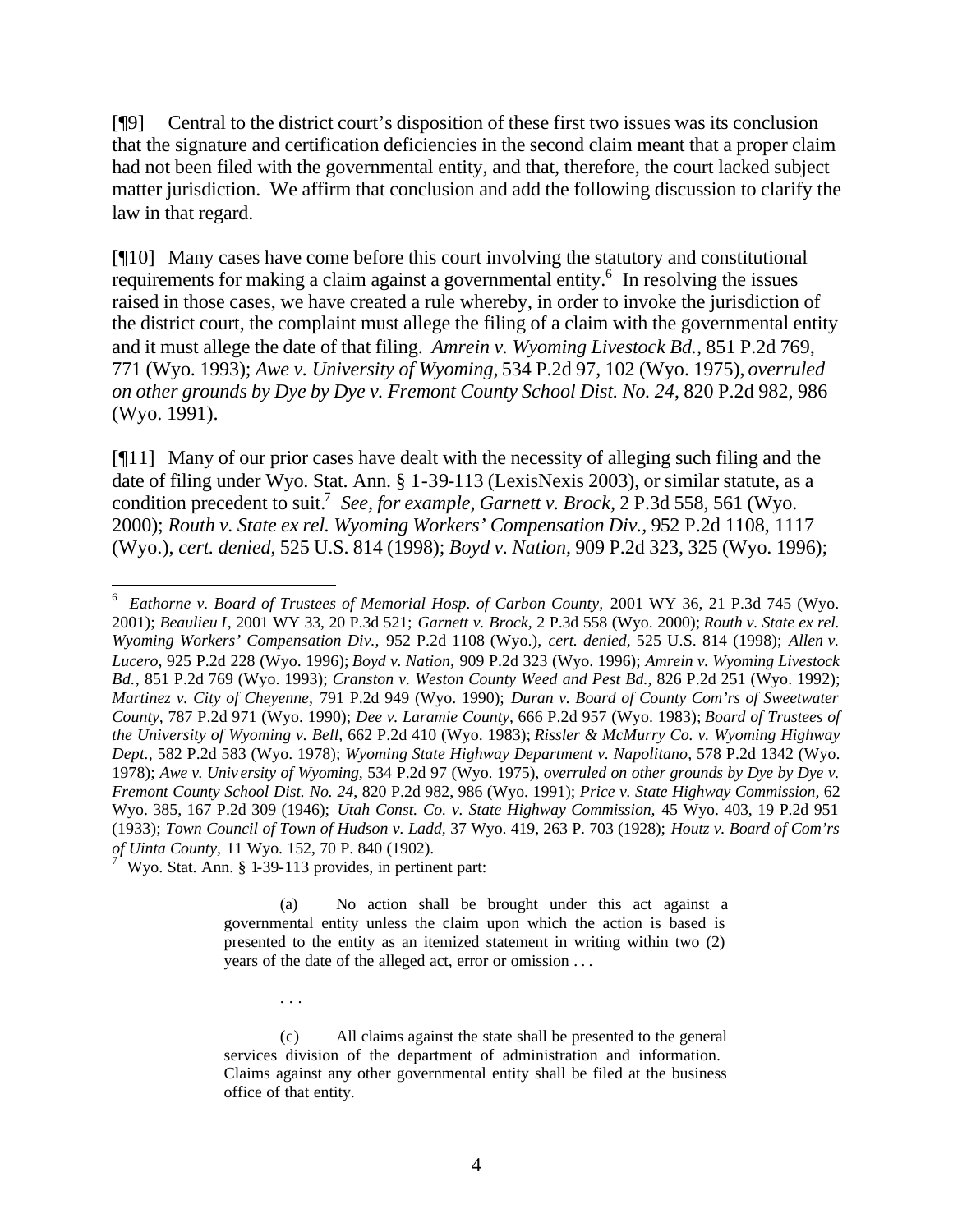*Amrein,* 851 P.2d at 771; *Dee v. Laramie County,* 666 P.2d 957, 959 (Wyo. 1983); and *Board of Trustees of University of Wyoming v. Bell,* 662 P.2d 410, 414 (Wyo. 1983). However, as early as *Utah Const. Co. v. State Highway Commission,* 45 Wyo. 403, 19 P.2d 951, 953 (1933), we held that statutes granting the right to sue the state must be construed in consonance with the constitution, and that plaintiffs cannot comply with the constitution by reducing a claim to judgment and then filing that judgment as a claim against the state. The gist of that dual holding is that a claim filed with the governmental entity must meet the constitutional, as well as the statutory, requirements. In *Beaulieu I,* 2001 WY 33, ¶ 13, 20 P.3d at 526, we reiterated that precept: "It never has been questioned that a claim against the State must comply with the requirements of Wyo. Const. art. 16, § 7." A logical inference from that statement is that, just as in the case of a plaintiff's failure to allege his claim's compliance with statutory requirements, failure to allege his claim's compliance with constitutional requirements results in a lack of subject matter jurisdiction.

[¶12] Unfortunately, our precedent on this issue is not consistent. Even in *Beaulieu I,* 2001 WY 33,  $\P$  14, 20 P.3d at 527, where we recognized that governmental claims must meet constitutional requirements, we also noted that this court "has ruled that the execution requirements of art. 16, § 7 can be waived by failing to assert the issue in the trial court . . .." That suggests that the constitutional requirements are not jurisdictional, because the question of subject matter jurisdiction can be raised at any time and is not waived even if not raised below. *Boyd,* 909 P.2d at 325 (*quoting United Mine Workers of America Local 1972 v. Decker Coal Co.*, 774 P.2d 1274, 1283-84 (Wyo. 1989)); *Nicholaus v. Nicholaus,* 756 P.2d 1338, 1342 (Wyo. 1988); *Bell,* 662 P.2d at 415. We have, in fact, previously stated that the constitutional signature and certification requirements, unlike the statutory filing requirements, are not jurisdictional:

> The State . . . contends that an omission of the correct certification results in a failure of subject matter jurisdiction, and the issue can be raised at any time in the proceeding. We do not agree with this contention. The failure to verify or certify as the constitution now reads is nothing more than a defect or an irregularity that is not jurisdictional.

*Martinez v. City of Cheyenne,* 791 P.2d 949, 958 (Wyo. 1990).

[¶13] We now believe that *Martinez* was wrongly decided and that it must be overruled. The above-quoted statement from *Martinez* was supported by a citation to *In re Bear River Irr. Dist.,* 51 Wyo. 343, 65 P.2d 686 (1937). *Bear River Irr. Dist.*, however, did not involve the filing of a governmental claim nor did it involve the signature and certification requirement of Wyo. Const. art. 16, § 7. Rather, *Bear River Irr. Dist.* concerned a petition for the organization of an irrigation district, and a provision in the statutory Code of Civil Procedure that required pleadings to be verified. *Bear River Irr. Dist.'s* holding that the failure to meet that statutory verification requirement was "but a defect or irregularity" that was not jurisdictional simply should not be equated with the failure to comply with a constitutional signature and certification requirement for the presentation of a claim against a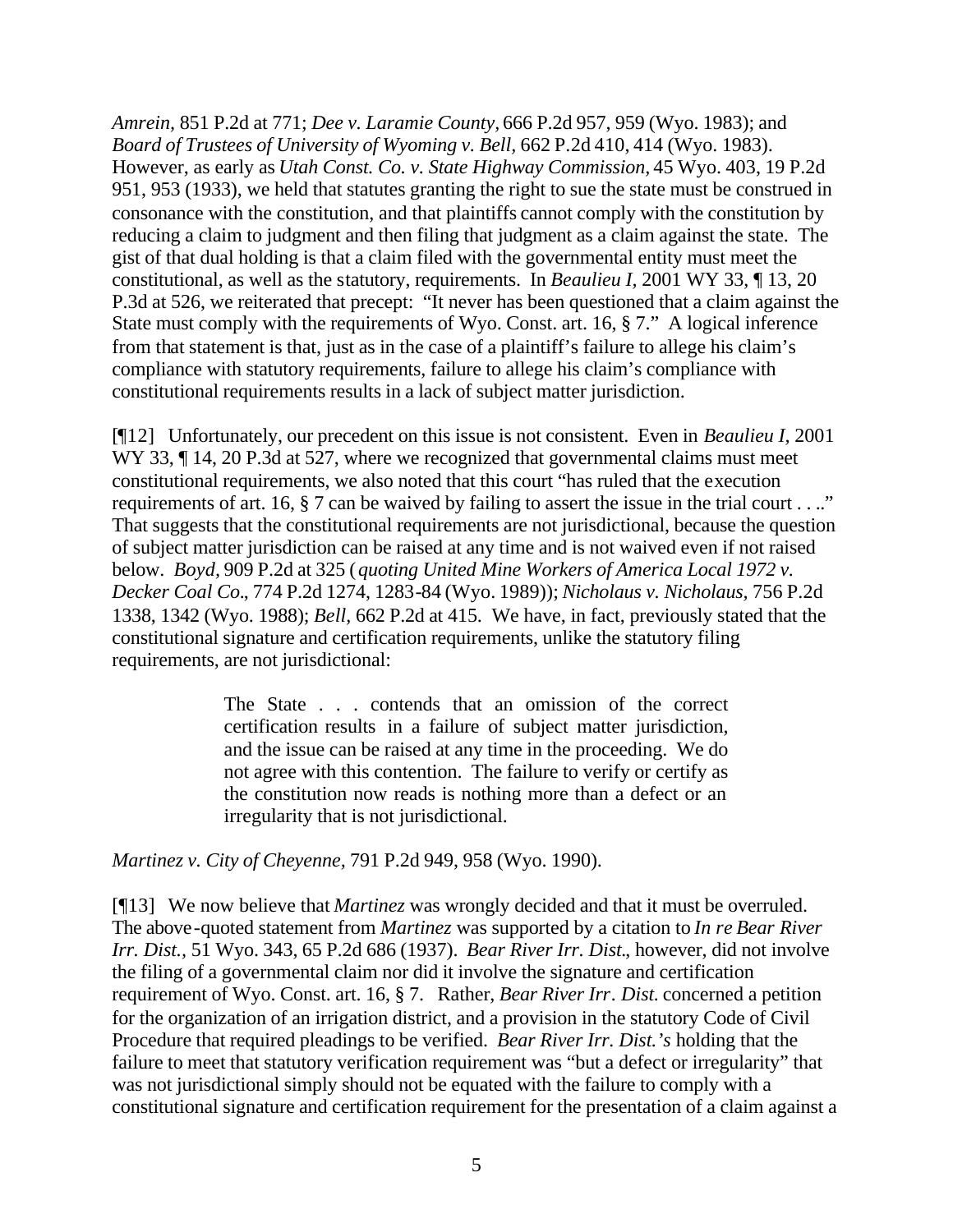governmental entity. *In re Bear River Irrigation Dist.*, 65 P.2d at 687. Over a hundred years ago, we recognized the special significance of the signature and certification requirements when governmental claims are involved:

> [I]t is plain that the purpose of requiring a full itemized statement was to hedge a county board about with such restrictions in the allowance of bills that the individual citizens and taxpayers might have the means of knowing the cause and validity of county expenditures, and that the requirement for verification has for its object a showing of good faith and honesty in the presentation of the bill, and some evidence of the truth, justness, and correctness of the claim. As was said in a recent case, the provisions are "designed to protect the board from importunities to pass upon claims before they are presented in such a way as to be considered intelligently, to enable it to easily eliminate improper charges from claims, and to enable taxpayers to detect abuses in the allowance of claims."

*Houtz v. Board of Com'rs of Uinta County,* 11 Wyo. 152, 70 P. 840, 842 (1902) (*quoting Northern Trust Co. v. Snyder,* 113 Wis. 516, 89 N.W. 460 (1902)).

[¶14] The rule that the timely filing of a proper claim with the governmental entity is a condition precedent to suit is a judicially created rule. *Awe,* 534 P.2d at 102. Heretofore, we have limited the application of that rule, when determining the presence or absence of subject matter jurisdiction, to the statutory requirements; that is, we have required only that the complaint allege the filing of the claim and the date of such filing. We now hold, however, that the complaint must also allege compliance with the signature and certification requirements of the state constitution. No proper claim has been filed if it does not meet those constitutional requirements, so the district court does not obtain subject matter jurisdiction until those constitutional requirements are met. That, in effect, was the essence of the holding in *Beaulieu I*.

[¶15] It is important to distinguish between the constitutional signature and certification requirements and the judicially created condition precedent requirement. While we recognized as long ago as *Utah Const. Co.* that governmental claims must meet the constitutional requirements, we have not heretofore required that complaints allege such compliance. It is our intention clearly to do so now. Inasmuch as the courts do not have subject matter jurisdiction over a governmental claim that has not met the constitutional requirements, it shall henceforth be incumbent upon the plaintiff in such a case to allege in his or her complaint not only compliance with statutory filing requirements, but compliance with constitutional signature and certification requirements. This rule shall apply to all complaints filed after the date of publication of this opinion.<sup>8</sup>

 $\frac{1}{8}$  The summary judgment in the instant case is being affirmed because of the substantive failure to comply with the constitutional requirements, not because of the failure to allege compliance.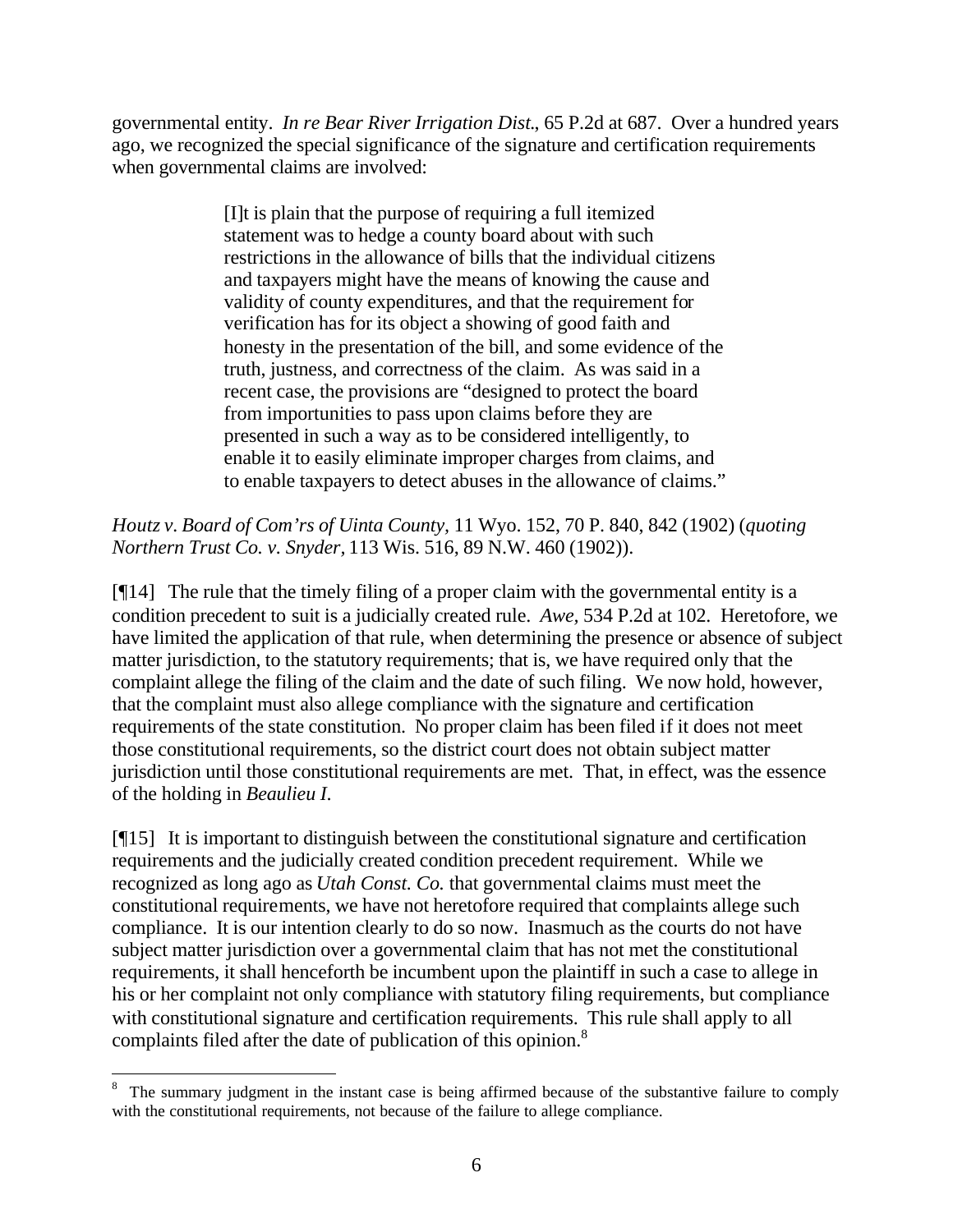## **JUDICIAL ESTOPPEL**

[¶16] The doctrine of judicial estoppel may be applied to foreclose a party from maintaining inconsistent positions in judicial proceedings. *Amoco Production Co. v. Board of County Com'rs of County of Sweetwater,* 2002 WY 154, ¶ 17, 55 P.3d 1246, 1252 (Wyo. 2002). When the position taken by a party in the first proceeding is successful, that position "rises" to the dignity of conclusiveness.'" *Id.* (*quoting Cross v. Berg Lumber Co.,* 7 P.3d 922, 930 (Wyo. 2000)). It has been the policy of this Court, however, to apply the doctrine of judicial estoppel sparingly, and not in a highly technical manner that prevents litigation on the merits. *Polo Ranch Co. v. City of Cheyenne,* 2003 WY 15, ¶ 22, 61 P.3d 1255, 1262 (Wyo. 2003) (*quoting Robertson v. TWP, Inc.*, 656 P.2d 547, 553 (Wyo. 1983)). Furthermore, judicial estoppel does not apply to legal conclusions based on undisputed facts. *Board of County Com'rs for Sublette County v. Exxon Mobil Corp.,* 2002 WY 151, ¶ 14, 55 P.3d 714, 720 (Wyo. 2002) (*quoting Ottema v. State ex rel. Worker's Compensation Div.*, 968 P.2d 41, 46 (Wyo. 1998)); *Erhart v. Flint Engineering & Const.,* 939 P.2d 718, 723-24 (Wyo. 1997).

[¶17] The appellees argue that, since the Beaulieus were successful in *Beaulieu I* in contending that the first claim was invalid because it did not meet the requirements of Wyo. Const. art. 16, § 7, they are judicially estopped from now contending that the second claim did not have to meet those requirements. We disagree, and we decline to apply the doctrine.

[¶18] It is true that the Beaulieus' position as to the first claim was that it was invalid for failure to meet the constitutional requirements. But their present position as to the second claim is not necessarily contradictory to that position. Rather, they now simply argue that the constitutional signing requirements can be met by the signature of an attorney. Beyond that, the question of the constitution's signature requirements is a question of law to which the doctrine of judicial estoppel does not apply.

## **EQUITABLE ESTOPPEL, WAIVER AND LACHES**

l

[¶19] This Court's mandate in *Beaulieu I* issued on April 17, 2001. The appellees filed their renewed summary judgment motion on June 26, 2002. Between those dates, the parties engaged in a nasty and extensive discovery battle, characterized by motions to compel, motions to strike, and motions to quash. The Beaulieus' equitable contention is that the primary assertion of the renewed motion, that the district court lacked subject matter jurisdiction because the second claim failed to meet the governmental claim requirements established in *Beaulieu I,* could have been raised much earlier, thereby obviating the trouble and expense of discovery. The Beaulieus, stung by the passage of the period of limitations established in Wyo. Stat. Ann. § 1-39-113 for the filing of a claim, raised the equitable defenses of equitable estoppel,  $9$  waiver,  $10$  and laches.  $11$  The Beaulieus' equitable arguments were summarized in their appellate brief as follows:

<sup>9</sup> We recently described the doctrine of equitable estoppel in *Birt v. Wells Fargo Home Mortgage, Inc.,* 2003 WY 102, ¶ 34, 75 P.3d 640, 653 (Wyo. 2003):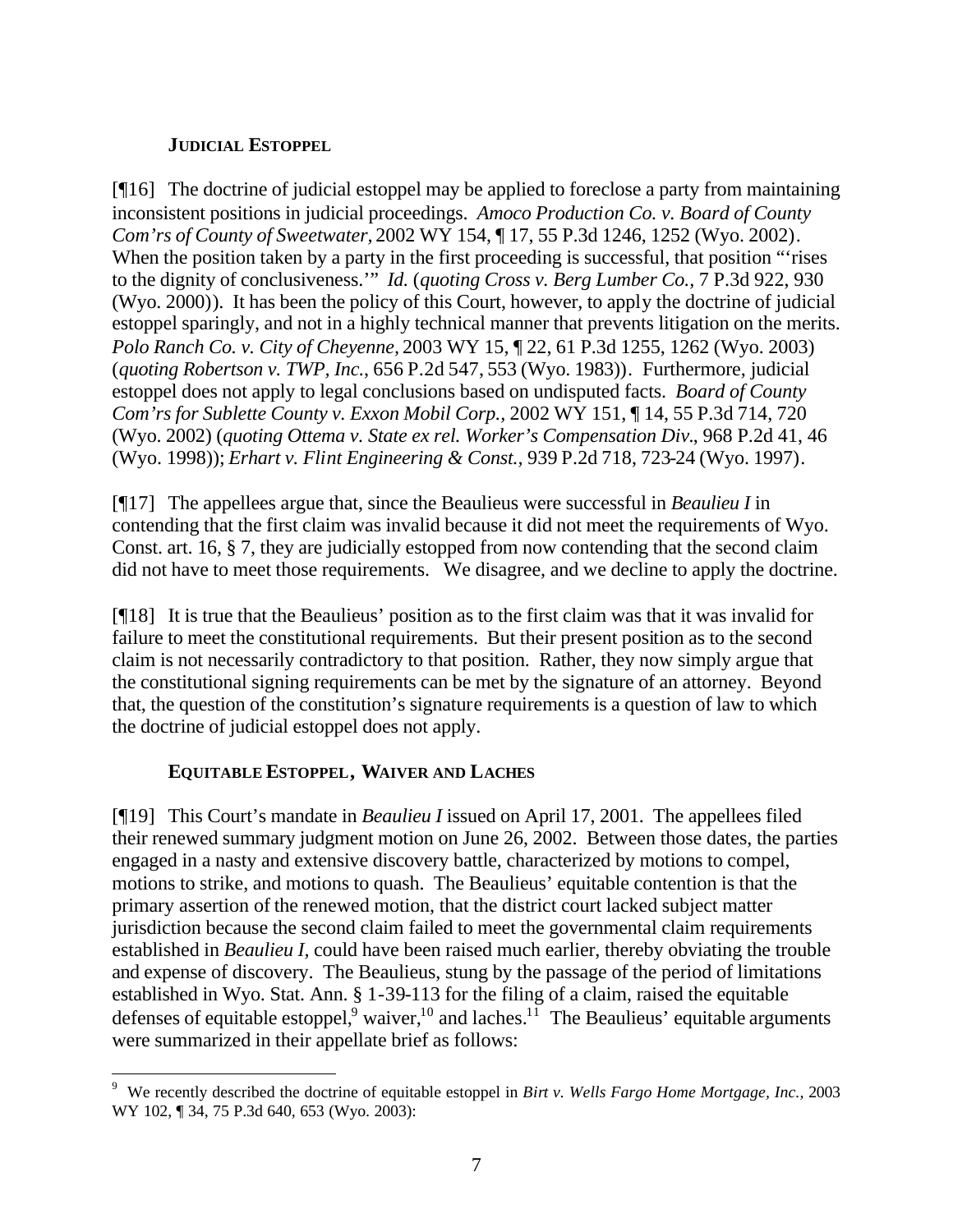In this case defendants failed to assert its [*sic.*] argument under the Wyoming Constitution until after the statute of limitations period had run. Appellees acted as if the claims of each member of the Beaulieu family were valid and legitimate and participated in the comprehensive litigation-oriented activities as if the claims were valid including waiver of non-inclusion in the first summary judgment motion and then disregard of the opportunity to end the litigation during the fourteen-month litigative campaign after first appeal reversal. Neither the Beaulieu family nor counsel, who is of course ultimately responsible, had any reason to expect that the claims were anything but valid given the language of the Governmental Claims Act, coupled with the failure of any action to have been taken in behalf of present Appellees by their attorney whom was also ultimately responsible.

[¶20] The appellees raise three counterarguments. First, citing *Snake River Brewing Co., Inc. v. Town of Jackson,* 2002 WY 11, ¶ 28, 39 P.3d 397, 407-08 (Wyo. 2002) and *Thompson* 

l

"'Equitable estoppel is the effect of the voluntary conduct of a party whereby he is absolutely precluded from asserting rights which might otherwise have existed as against another person who has in good faith relied upon such conduct and has been led thereby to change his position for the worse.'" *Snake River Brewing Co., Inc. v. Town of Jackson,* 2002 WY 11, ¶ 28, 39 P.3d 397, 407-08 (Wyo.2002) (*quoting State Farm Mut. Auto. Ins. Co. v. Petsch,* 261 F.2d 331, 335 (10th Cir.1958)). "Equitable estoppel arises only when a party, by acts, conduct, or acquiescence causes another to change his position." *Roth v. First Sec. Bank of Rock Springs, Wyo.,* 684 P.2d 93, 96 (Wyo.1984). The elements of equitable estoppel are a lack of knowledge, reliance in good faith, and action or inaction that results in an injury. *Id.* Equitable estoppel is similar to promissory estoppel, but equitable estoppel is a tort doctrine that requires proof of misrepresentation. *B & W Glass, Inc.* [*v. Weather Shield Mfg., Inc.,*] 829 P.2d [809,] 813 [(Wyo.1992)].

<sup>10</sup> "Waiver is the intentional relinquishment of a known right." *Squaw Mountain Cattle Co. v. Bowen,* 804 P.2d 1292, 1297 (Wyo. 1991). Waiver must be manifest in some unequivocal manner. *Amax Coal West, Inc. v. Wyoming State Bd. of Equalization,* 896 P.2d 1329, 1333 (Wyo. 1995) (*quoting Jackson State Bank v. Homar*, 837 P.2d 1081, 1086 (Wyo. 1992)).

<sup>11</sup> Laches is an equitable theory based on an unreasonable delay by a party in asserting a right. *Squaw Mountain Cattle Co.,* 804 P.2d at 1297. Laches is comprised of inexcusable delay, and injury, prejudice or disadvantage to others. *Moncrief v. Sohio Petroleum Co.,* 775 P.2d 1021, 1025 (Wyo. 1989). The party asserting the doctrine of laches must show that he relied on the other party's actions and changed his position in reliance thereon to his prejudice. *Murphy v. Stevens,* 645 P.2d 82, 91 (Wyo. 1982). The defense of laches is reserved for the rare case where a protracted acquiescence induces the undertaking of substantial activity in reliance thereon. *First Nat. Bank of Lander v. First Wyoming Sav. and Loan Ass'n*, 592 P.2d 697, 702 (Wyo. 1979).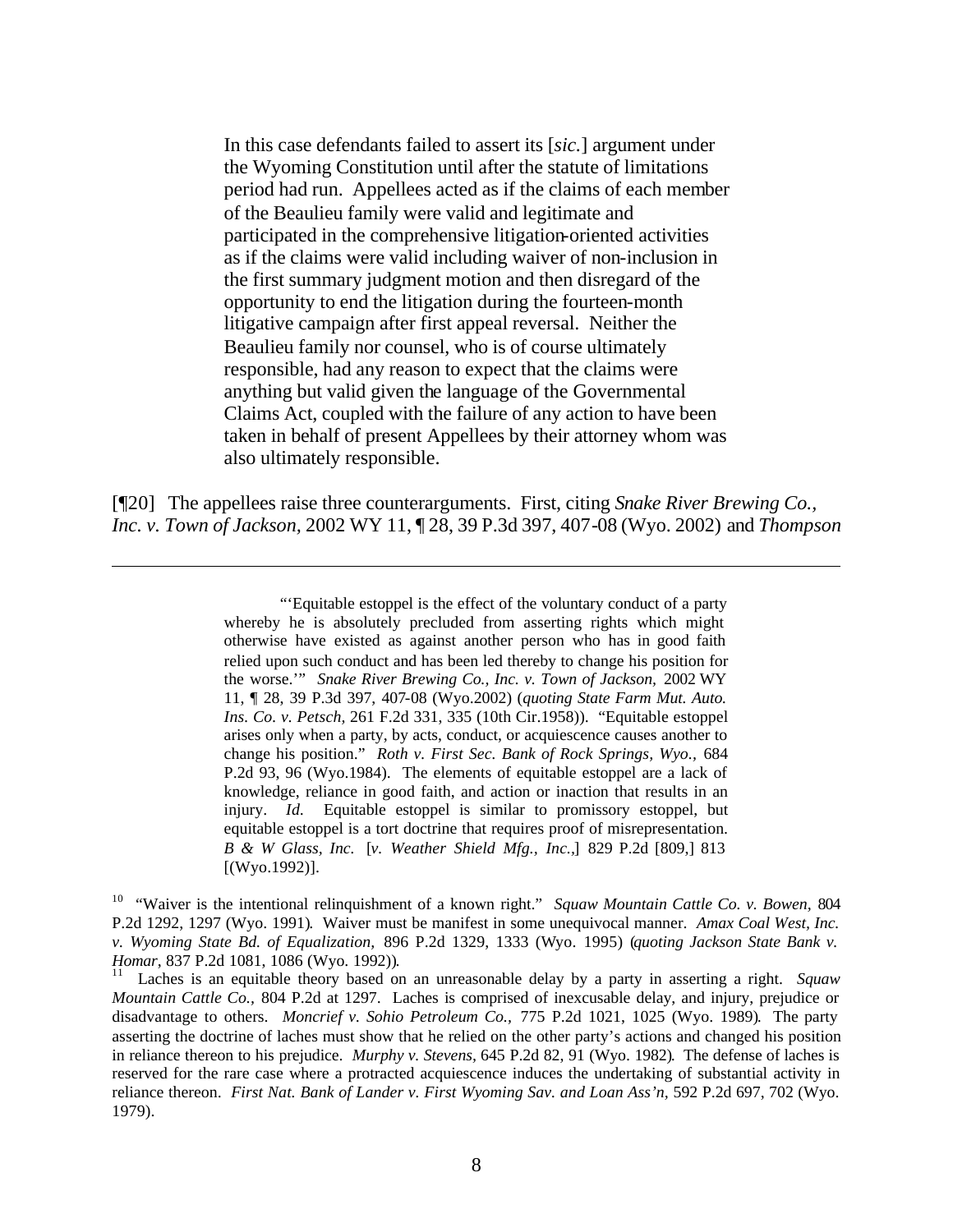*v. Board of County Com'rs of the County of Sublette,* 2001 WY 108, ¶ 11, 34 P.3d 278, 281 (Wyo. 2001), they point out that, as a general rule, estoppel will not lie against governmental bodies without a showing of affirmative misconduct. Second, they contend that the Beaulieus were well aware of the applicability of Wyo. Const. art. 16, § 7, inasmuch as they were the ones who raised the issue in regard to the first claim. And third, the appellees argue that, given the age of the case, it was necessary to preserve testimony through discovery before another venture into the appeal process. $^{12}$ 

[¶21] The district court did not rule directly on any of the equitable defenses, but the grant of summary judgment to the appellees clearly incorporated a ruling against the Beaulieus on these theories. Although we would prefer that the record contain specific rulings on each issue, we will affirm the district court because the record does not support the applicability of equitable estoppel, waiver or laches. It was not unreasonable for the appellees to proceed with discovery prior to filing another motion for summary judgment. In fact, their estimation that another summary judgment process, followed by another appeal, could add another year or more to the case turned out to be prophetic. Furthermore, this was not a situation where the appellees possessed superior knowledge of the state of the law. The Beaulieus first raised the issue of the applicability of Wyo. Const. art. 16, § 7 to claims under the Wyoming Governmental Claims Act, and successfully argued that position. And most importantly, *Beaulieu I,* 2001 WY 33,  $\P$  15, 20 P.3d at 527, left little doubt that the claim must be signed by the claimant and certified to under penalty of perjury:

> The requirement is clear that an itemized statement in writing is to be filed, which is certified under penalty of perjury. Such a statement must be signed by the claimant or the charge of perjury could not lie.

[¶22] When the mandate in *Beaulieu I* issued, too much time had passed since the accident for the Beaulieus to file a new claim with the City of Rawlins. Nevertheless, the Beaulieus could have prevented the lengthy and expensive discovery process that followed by dismissing their complaint or by bringing the attorney signature issue before the district court on their own initiative. The clear language of *Beaulieu I* quoted above certainly should have alerted them to the deficiency in their claim. This simply is not a case where equity demands that the court step in to save them. The appellees made no misrepresentations to the Beaulieus, there is no evidence that the appellees intended to give up their right to pursue the Wyo. Const. art. 16, § 7 arguments, and it was not unreasonable to conduct discovery before embarking on a second appeal process.

l

<sup>&</sup>lt;sup>12</sup> The accident occurred in December 1996. The lawsuit was filed in June 1999. The mandate in *Beaulieu I* issued in April 2001. The case was four-and-a-half years old when jurisdiction was returned to the district court.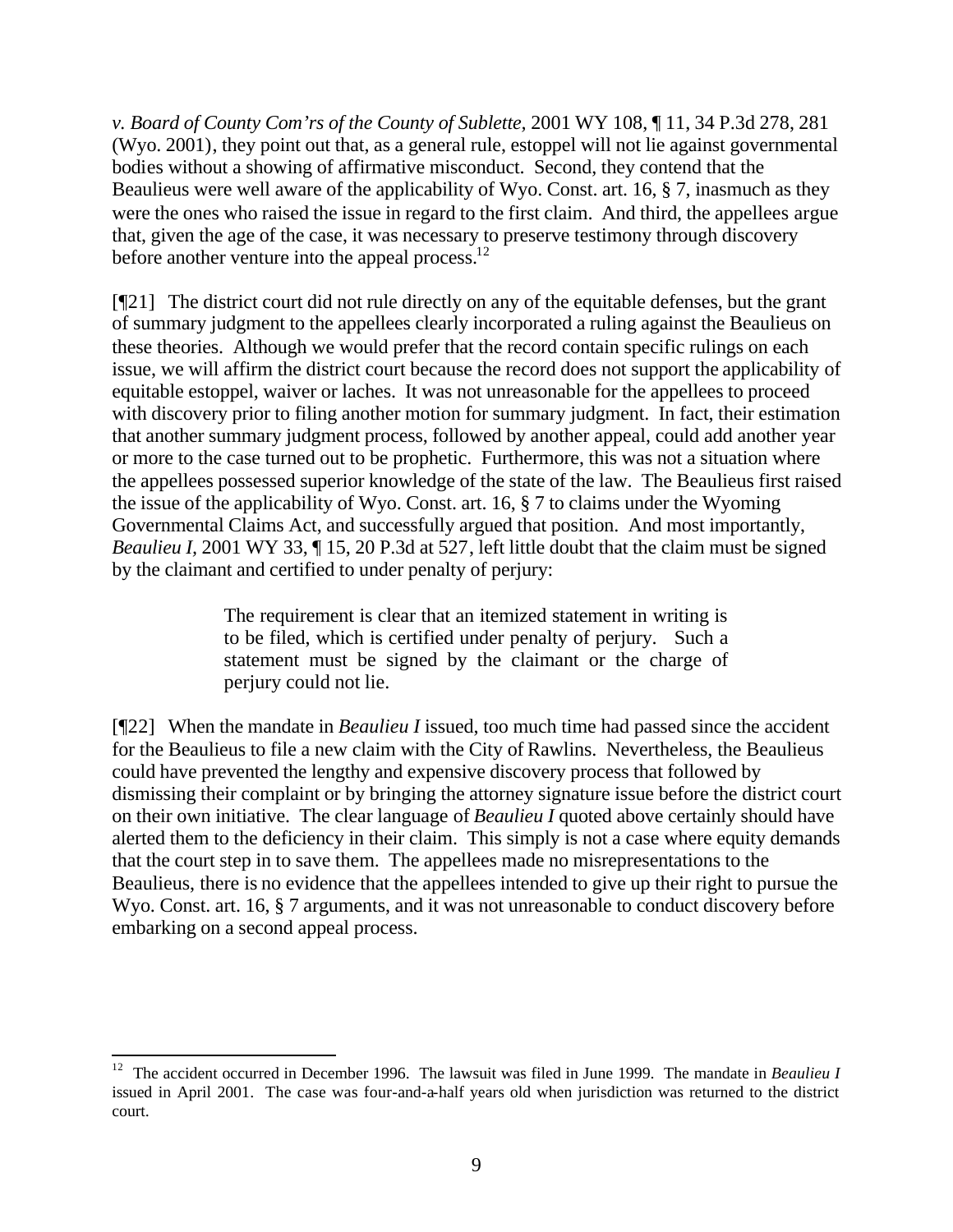### **SUBSTANTIAL COMPLIANCE**

[¶23] In their next argument, the Beaulieus cite *Rissler & McMurry Co. v. Wyoming Highway Dept.,* 582 P.2d 583 (Wyo. 1978), for the proposition that substantial compliance, rather than strict compliance, with a governmental claims notice statute is sufficient. In *Rissler & McMurry Co.*, 582 P.2d at 588, this Court held that failure to file a claim with the State Auditor, as required by statute, was not fatal where the claimant had filed the claim with the State Highway Department, as required by the Department's rules. We applied the doctrine of substantial compliance in that situation because the primary purpose of notice allowing the State an opportunity to investigate and negotiate claims—was preserved.<sup>13</sup>

[¶24] The appellees' response to this argument is essentially a judicial estoppel argument. They point out the Beaulieus' contention in *Beaulieu I* that Wyoming clearly requires strict, as opposed to substantial, compliance with statutory requirements, and they argue that the Beaulieus should not now be allowed to argue the opposite view of the law.

[¶25] Neither in its decision letter nor in its order granting the summary judgment motion did the district court directly address the concept of substantial compliance. The gist of the district court's decision, however, is that a claimant cannot comply with the constitutional signature requirements by submitting a claim signed only by his attorney. We agree. Whether viewed under a strict compliance standard or a substantial compliance standard, the fact remains that the primary purpose for the constitutional requirements—to make sure that governmental claims be sworn to by the claimant—simply cannot be accomplished through an attorney's signature.

### **LAW OF THE CASE**

l

[¶26] We described the law-of-the-case doctrine in *Lyden By and Through Lyden v. Winer,*  913 P.2d 451, 454 (Wyo. 1996):

> The "law of the case" doctrine stands for the proposition that a court's decision on an issue of law made at one stage of a case becomes a binding precedent to be followed in successive stages of the same litigation. *Triton Coal Co. v. Husman, Inc.,*  846 P.2d 664, 667 (Wyo.1993); *see also* 1B *Moore's Federal Practice* ¶ 0.404[1] (2d ed.1991). This doctrine is designed to avoid repetitious litigation and to promote consistent decision making; thus, it is related to res judicata, collateral estoppel and stare decisis. *Triton Coal*, at 667. Usually the "law of the case" doctrine requires a district court to adhere to its prior rulings,

<sup>13</sup> *See Cranston,* 826 P.2d at 257-58, for a considerably more limited view of the doctrine of substantial compliance in regard to the Wyoming Governmental Claims Act. *Cranston,* 826 P.2d at 256-57, also describes the inapplicability of the doctrine of equitable estoppel in the absence of assertions or representations by the governmental entity that were relied upon by the claimant in failing to meet claim filling requirements.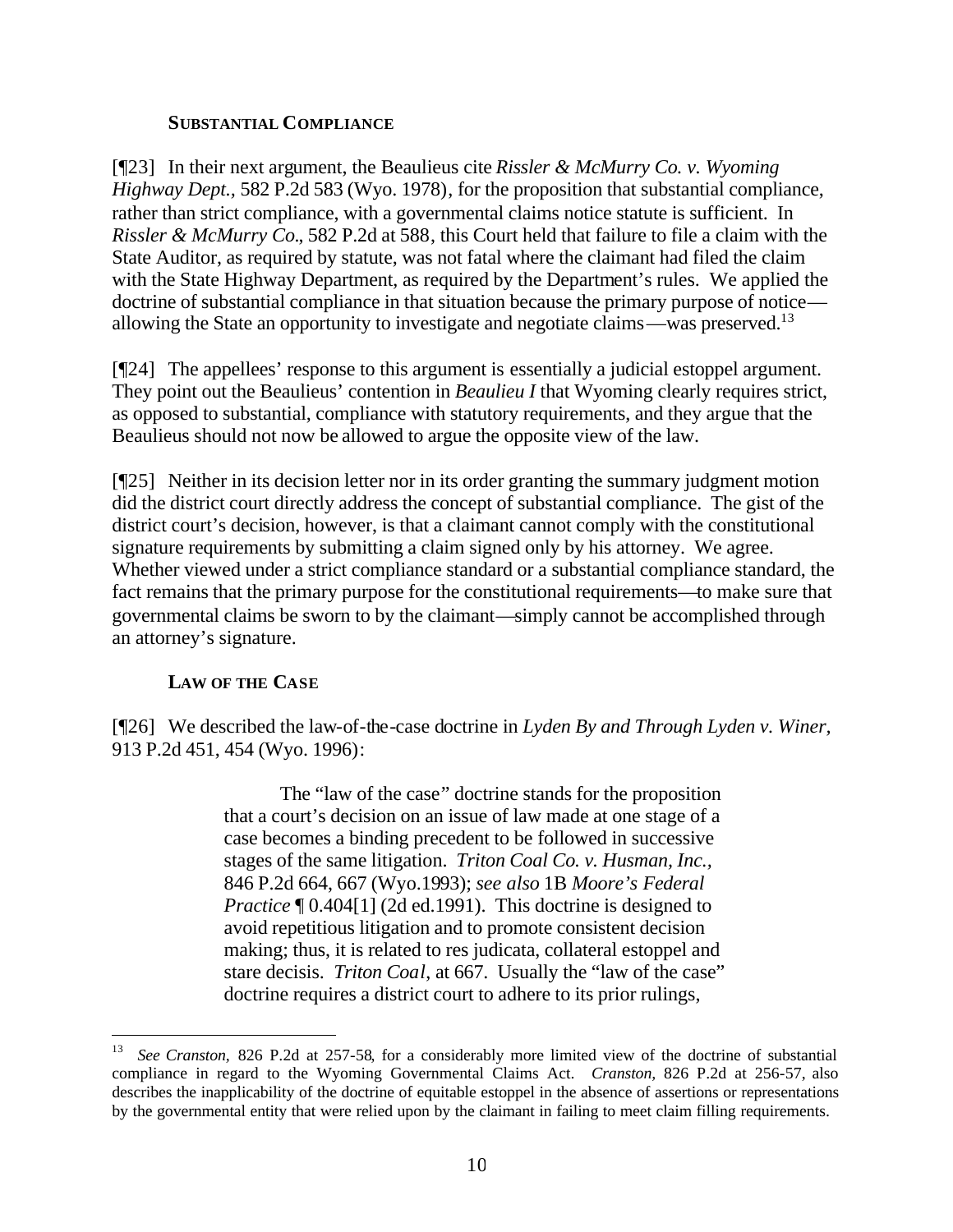adhere to the rulings of an appellate court, or adhere to another judge's rulings in the same case or a closely related case. *Triton Coal,* at 668;*see also* 18 Wright, Miller & Cooper, *Federal Practice and Procedure:* § 4478 (1981).

[¶27] The basis for the Beaulieus' law-of-the-case argument is not entirely clear, although in the following passage from their appellate brief, it appears they contend that, by its silence in *Beaulieu I* with respect to the validity of the Beaulieus' second claim, this Court impliedly found that claim to be valid:

> Law of the case in this concept is similar to waiver or estoppel, but rather in a more technical sense involves the finality position previously related by Appellant that if the Supreme Court of Wyoming had determined to effectively conclude the Beaulieu family litigation in making the first decision, it would have so stated definitively there. The Beaulieu family and their attorney postulate that the Supreme Court intended to do what was done. Consequently it is argued under *Triton* and [*Lyden*] concepts that the decision and opinion to be rendered in *Beaulieu II* should be interpreted to do what was said in *Beaulieu I* which is again to remand the case and this time for trial to invalidate the dismissal by the District Court based on a sequential motion for summary judgment involving an issue to have been as clearly apparent that first time as it came to be in this present second appeal.

[¶28] The law-of-the-case doctrine does not apply in this instance. At issue in *Beaulieu I* was the validity of the first claim. The issue at present is the validity of the second claim. By no stretch of the imagination could it be said that, by failing to find the second claim invalid in *Beaulieu I,* we somehow found it to be valid. If there is any role for the law-ofthe-case doctrine in this case, it would be in its *stare decisis* sense. That is, having said in *Beaulieu I* that a claim filed under the Wyoming Governmental Claims Act must meet the requirements of Wyo. Const. art. 16, § 7, including the requirement that it be signed by the claimant and certified to under penalty of perjury, we could hardly say in *Beaulieu II* that the opposite is true.

### *CONCLUSION*

[¶29] The Governmental Claim signed by the Beaulieus' attorney and filed with the City of Rawlins did not meet the signature and certification requirements of Wyo. Const. art. 16, § 7, and was therefore not a valid claim. Consequently, the district court lacked subject matter jurisdiction and dismissal of the Beaulieus' complaint through summary judgment was appropriate. The Beaulieus have not established the necessary facts to support application of the doctrines of equitable estoppel, waiver, laches, or substantial compliance, and the law-of